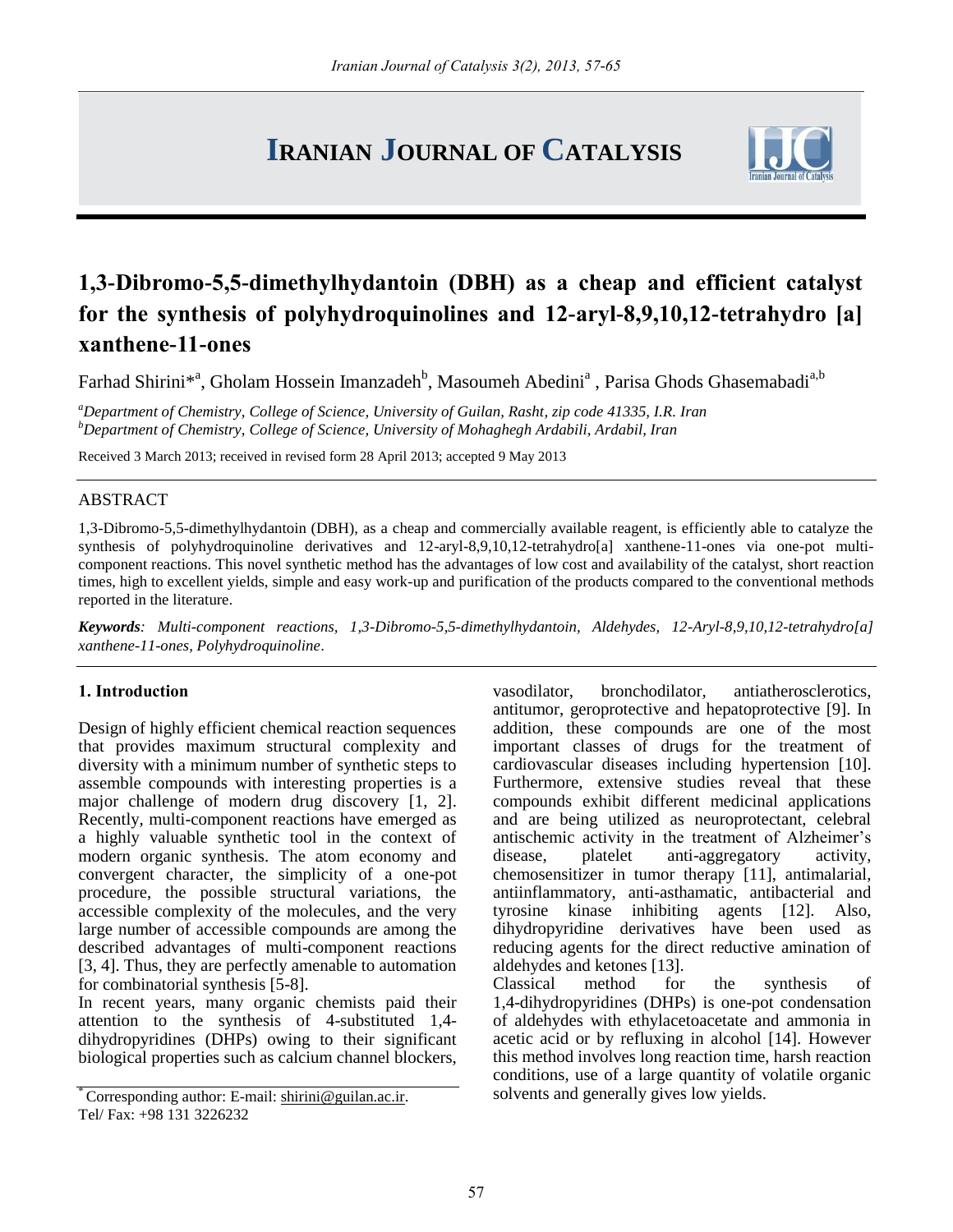In recent years, several new efficient methods have been developed including the use of ceric ammonium nitrate (CAN) [15],  $Cs_{2.5}H_{0.5}PW_{12}O_{40}$  [16], Hf(NPf<sub>2</sub>)<sub>4</sub> [17], Yb(OTf)<sub>3</sub> [18], Sc(OTf)<sub>3</sub> [19], K<sub>7</sub>[PW<sub>11</sub>CoO<sub>40</sub> [20], MCM-41 [21], molecular iodine [22], nickel nanoparticle [23], HY-zeolite [24], ionic liquids [25], organo-catalyst [26], p-TSA [27], BINOL-phosphoric acid derivatives [28],  $HClO<sub>4</sub>$ . SiO<sub>2</sub> [29] and Mn(III) complex [30]. Although these methods have their own advantages but most of them suffer from one or more disadvantages such as use of stoichiometric amount of reagents, acidic or basic catalysts, expensive metal precursors, tedious work-up, long reaction times, unsatisfactory product yields, excess of organic solvent, high temperatures, harsh reaction conditions and difficulty in the preparation of the catalyst. Therefore, it is important to find more convenient methods for the synthesis of these types of compounds.

In the past decade, synthesis of xanthenes derivatives has been of considerable interest in organic chemists because they possess various biological and pharmaceutical activities such as antiviral [31], antibacterial [32] and anti-inflammatory [33]. These are being utilized as antagonists for paralyzing action of zoxazolamine [34] and in photodynamic therapy [35]. Furthermore, these compounds can be used as leuco-dyes [36], in laser technology [37] and pH-sensitive fluorescent materials for the visualization of biomolecular assemblies [38]. Among this class of molecules, xanthone is a prominent structural motif found in numerous natural products and synthetic compounds with important biological activity [39-41]. Tetrahydroxanthenones are the most important classes of these compounds due to their distinctive structures and great potential for further transformations [42]. Consequently, the development of novel methods for the synthesis of these heterocyclic compounds has been receiving considerable interest in both organic and medicinal field. Several methods have been reported for the synthesis of 12-aryl-8,9,10,12 tetrahydrobenzo [a] xanthen-11-ones via the condensation of aldehydes, 2-naphtol and cyclic 1,3 dicarbonyl compounds catalyzed by  $Sr(OTf)_2$  [43],<br>NaHSO<sub>4</sub>.SiO<sub>2</sub> [44], H<sub>3</sub>PW<sub>12</sub>O<sub>2</sub> [45], p-TSA/  $NaHSO<sub>4</sub>.SiO<sub>2</sub>$ [bmim]BF<sub>4</sub> [46], HBF<sub>4</sub>/ SiO<sub>2</sub> [47], InCl<sub>3</sub> and/or  $P_2O_5$ [48], N,N'-dibromo-N,N'-1,2- ethanediyl-bis(p-toluene sulfonamide) [BNBTS] [49], Caro's acid. $SiO<sub>2</sub>$  [50] and  $I_2$  [51]. However, these methods suffer from disadvantages such as long reaction times, unsatisfactory yields, harsh reaction conditions, tedious work-up, use of harmful volatile organic solvents, and requirement of excess of reagents or catalysts. Consequently, introduction of new methods and catalysts that addresses these drawbacks is desirable.

# **2. Experimental**

# *2.1. General*

Chemicals were purchased from Fluka, Merck and Aldrich Chemical Companies. All yields refer to the isolated products. The purity determination of the substrate and reaction monitoring were accompanied by thin-layer chromatography (TLC) on silica-gel Polygram SILG / UV 254 plates.

### *2.2. General procedure for the synthesis of polyhydroquinolines*

A mixture of aldehyde (1 mmol), cyclic diketone (1 mmol) *β*-ketoester (1 mmol), ammonium acetate (1.1 mmol), DBH (0.1 mmol) and 3 drop EtOH were heated at 70  $\degree$ C for the appropriate time (Table 1). After completion of the reaction (monitored by TLC), the reaction mixture was cooled to room temperature and dissolved in ethanol and poured into water. The resulting precipitate was filtered and was purified by recrystalization from EtOH to afford the pure products in good to high yields. The physical and spectral data of the compounds were in agreement with those reported in the literature.

#### *2.3. General procedure for the synthesis of 12-aryl-8,9,10,12-tetrahydrobenzo [a] xanthenes-11-ones*

A mixture of aldehyde (1 mmol), 2-naphthol (1 mmol), cyclic 1,3-dicarbonyl compound  $(1.2 \text{ mmol})$ , Kaolin  $(0.1 \text{ g})$  and DBH  $(0.1 \text{ mmol})$  was heated in an oil bath. After completion of the reaction (monitored by TLC), the reaction was cooled to room temperature,  $CH_2Cl_2$  (15 mL) was added and Kaolin was separated by filtration. Evaporation of the solvent from the filtrate, followed by recrystallization of the residue from EtOH affords the pure products in good to high yields. The physical and spectral data of the know compounds were in agreement with those reported in the literature.

# *The selected spectral data*

Table 1, Entry 1: Pale yellow solid; m.p. 221-223  $^{\circ}$ C; IR (KBr, cm-1 ): 3295, 2995, 1695, 1643, 1605, 1460, 1375, 1220, 1180; <sup>1</sup>H NMR (400 MHz, CDCl<sub>3</sub>, ppm): δ: 7.1-7.34 (m, 5H, Ar-H), 6.70 (br s, 1H, NH), 5.08 (s, 1H), 4.09 (q, *J*= 7.2 Hz, 2H), 2.36 (s, 3H), 2.15- 2.35 (m, 4H) , 1.24 (t, *J* = 7.2 Hz, 3H), 1.08 (s, 3H), 0.95 (s, 3H).

Table 1, Entry 2: Pale yellow solid; m.p.  $256-258$  °C; IR (KBr, cm-1 ): 3295, 2990, 1692, 1645, 1604, 1475, 1375, 1220, 1180; <sup>1</sup>H NMR (400 MHz, CDCl<sub>3</sub>, ppm): δ: 7.34 (d, *J* = 8.4 Hz, 2H, Ar–H), 7.21 (d, *J* = 8.4 Hz, 2H, Ar–H), 6.12 (br s,1H, NH), 5.04 (s, 1H), 4.08 (q, *J*  $= 7.2$  Hz, 2H), 2.40 (s, 3H), 2.15-2.37 (m, 4H), 1.22 (t,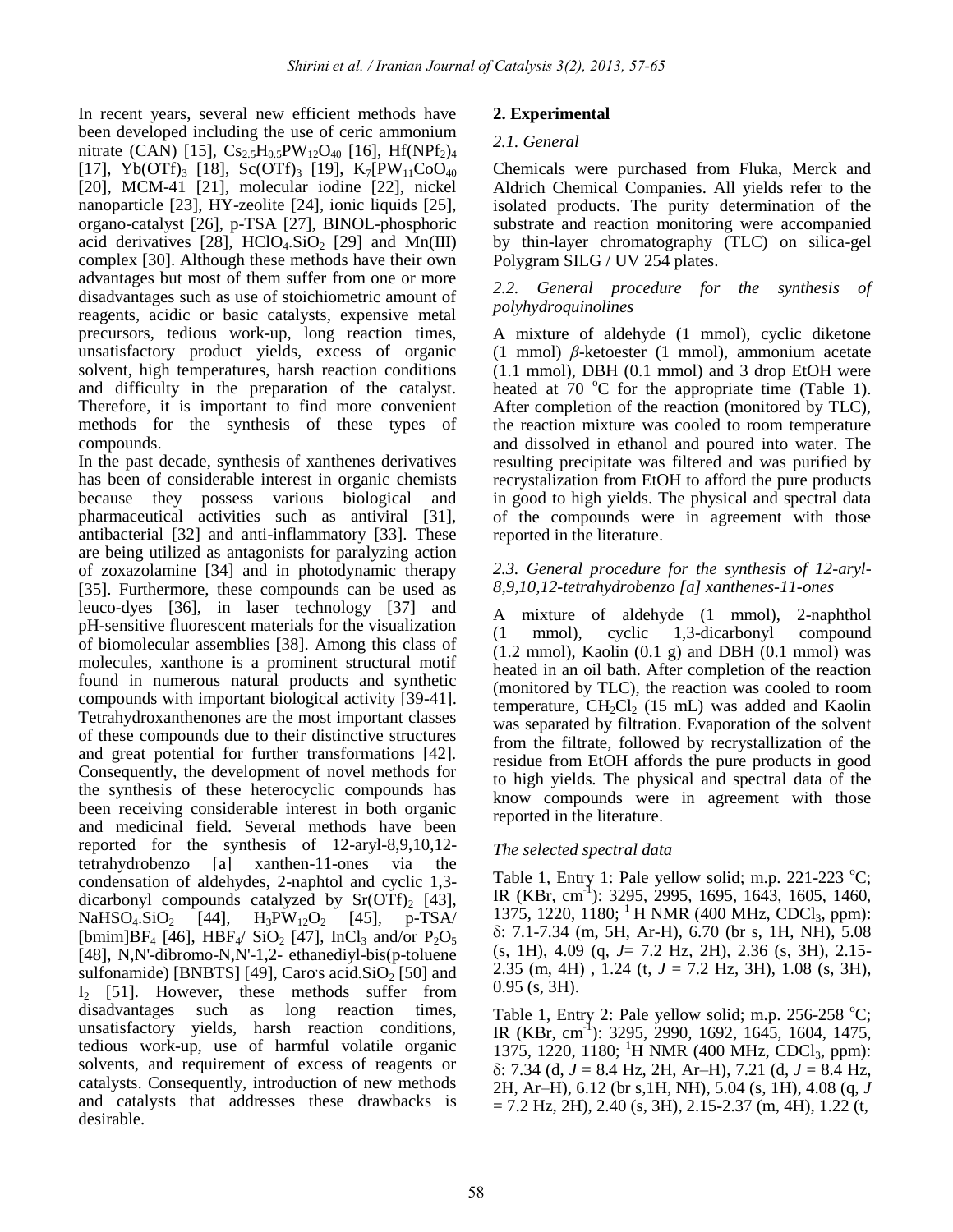| Entry | Aldehyde            | $\mathbb{R}$ | R  | Time (min) | Yield $(\%)$ | M.P. (°C) |                |
|-------|---------------------|--------------|----|------------|--------------|-----------|----------------|
|       |                     |              |    |            |              | Found     | Reported [Ref] |
|       | $C_6H_5CHO$         | Et           | Me | 65         | 87           | 221-223   | 225-227 [20]   |
| 2     | $4-BrC6H4CHO$       | Et           | Me | 70         | 86           | 256-258   | 253-255 [17]   |
| 3     | $4-CH3OC6H4CHO$     | Et           | Me | 60         | 95           | 255-257   | 256-257 [20]   |
| 4     | $3-NO_2C_6H_4CHO$   | Et           | Me | 95         | 86           | 240-242   | 242-243 [20]   |
| 5     | $3-NO2C6H4CHO$      | Et           | Me | 100        | 85           | 174-175   | 174-176 [23]   |
| 6     | $4-CIC6H4CHO$       | Et           | Me | 70         | 92           | 241-243   | 245-247 [23]   |
| 7     | Furfural            | Et           | Me | 138        | 87           | 242-243   | 242-245 [55]   |
| 8     | $4-(CH3)2CHC6H4CHO$ | Et           | Me | 120        | 88           | 179-180   | 180-182 [55]   |
| 9     | $4-CIC6H4CHO$       | Me           | Me | 75         | 91           | 254-255   | 221-222 [51]   |
| 10    | $4-(CH3)2NHC6H4CHO$ | Me           | Me | 85         | 87           | 256-258   | 256-258 [56]   |
| 11    | $4-CH_3OC_6H_4CHO$  | Et           | H  | 100        | 90           | 210-212   | 193-159 [5]    |
| 12    | $4-CIC6H4CHO$       | Et           | H  | 50         | 89           | 250-252   | 234-235 [5]    |
| 13    | Furfural            | Et           | Η  | 150        | 87           | 240-241   | 210-220 [5]    |

Table 1. Synthesis of polyhydroquinoline derivatives catalyzed by DBH<sup>a, b</sup>

<sup>a</sup>The desired products were characterized by their physical data, comparison with authentic samples, and IR and NMR spectroscopy.

bIsolated yield.

*J* = 7.2 Hz, 3H), 1.09 (s, 3H), 0.95 (s, 3H)

Table 1, Entry 3: Pale yellow solid; m.p.  $241-243$  °C; IR (KBr, cm-1 ): 3295, 2995, 1685, 1650, 1604, 1470, 1378, 1220, 1180; <sup>1</sup>H NMR (400 MHz, CDCl<sub>3</sub>, ppm) δ: 7.26 (d, *J*= 8.4 Hz, 2H, Ar–H), 7.18 (d, *J*= 8.4 Hz, 2H, Ar–H), 6.50 (br s,1H, NH), 5.05 (s, 1H), 4.08 (q, *J*= 7.2 Hz, 2H), 2.38 (s, 3H), 2.14-2.34 (m, 4H), 1.21 (t, *J*= 7.2 Hz, 3H), 1.09 (s, 3H), 0.94 (s, 3H).

Table 1, Entry 4: Yellow solid; m.p. 240-242  $^{\circ}$ C; IR (KBr, cm-1 ): 3290, 2985, 1697, 1645, 1610, 1460, 1378, 1220, 1180; <sup>1</sup>H NMR (400 MHz, CDCl<sub>3</sub>, ppm): δ: 8.10 (d, *J*= 8.8 Hz, 2H, Ar–H), 7.51 (d, *J* = 8.8 Hz, 2H, Ar–H), 6.72 (br s, 1H, NH), 5.18 (s, 1H), 4.07 (q, *J* = 7.2 Hz, 2H), 2.40 (s, 3H), 2.13-2.37 (m, 4H), 1.24 (t, *J*= 7.2 Hz, 3H), 1.09 (s, 3H), 0.92 (s, 3H).

Table 1, Entry 5: Yellow solid; m.p. 174-175  $\rm{^{\circ}C;}$  IR (KBr, cm-1 ): 3298, 2995, 1695, 1645, 1610, 1480, 1375, 1220, 1180; <sup>1</sup>H NMR (400 MHz, CDCl<sub>3</sub>, ppm): δ: 8.14 (s, 1H, Ar–H), 7.99 (dd, *J*<sub>1</sub>= 8 Hz, *J*<sub>2</sub>= 1.2 Hz, 1H, Ar–H), 7.74 (d, *J* = 8 Hz, 1H, Ar–H), 7.40 (t, *J*= 8 Hz, 1H, Ar–H), 6.70 (br s, 1H, NH), 5.18 (s, 1H), 4.08 (q, *J* = 7.2 Hz, 2H), 2.40 (s, 3H), 2.14-2.32 (m, 4H), 1.24 (t, *J* = 7.2 Hz, 3H), 1.10 (s, 3H), 0.94 (s, 3H).

Table 1, Entry 6: Pale yellow solid; m.p.  $255-257$  °C; IR (KBr, cm-1 ): 3287, 2995, 1695, 1645, 1605, 1487, 1378, 1220, 1180; <sup>1</sup>H NMR (400 MHz, CDCl<sub>3</sub>, ppm): δ: 7.23 (d, *J* = 8.4 Hz, 2H, Ar–H), 6.75 (d, *J*= 8.4 Hz, 2H, Ar–H), 6.62 (br s, 1H, NH), 5.02 (s, 1H), 4.09 (q, *J* = 7.2 Hz, 2H), 3.74 (s, 3H), 2.36 (s, 3H), 2.18- 2.27 (m, 4H), 1.24 (t, *J* = 7.2 Hz, 3H), 1.07 (s, 3H), 0.95 (s, 3H).

Table 1, Entry 7: Pale yellow solid; m.p. 179-180  $^{\circ}$ C; IR (KBr, cm-1 ): 3292, 2995, 1698, 1650, 1610, 1478, <sup>1</sup>H NMR (400 MHz, CDCl<sub>3</sub>, ppm) δ: 7.22 (d,  $J = 8$  Hz, 2H, Ar–H), 7.06 (d, *J* = 8 Hz, 2H, Ar–H), 6.77 (br s, 1H, NH), 5.05 (s, 1H), 4.09 (q, *J* = 7.2 Hz, 2H), 2.79- 2.86 (m, 1H), 2.16-2.37 (m, 7H), 1.19-1.28 (m, 9H), 1.09 (s, 3H), 0.98 (s, 3H).

Table 1, Entry 8: Yellow solid; m.p. 242-243  $^{\circ}$ C; IR (KBr, cm-1 ): 3295, 2970, 1690, 1605, 1480, 1375, 1220, 1179 cm<sup>-1</sup>; <sup>1</sup>H NMR (400 MHz, CDCl<sub>3</sub>, ppm): δ: 7.21 (d, *J*= 0.8 Hz, 1H), 6.23 (t, *J* = 3.2 Hz, 1H), 6.04 (d, *J*= 3.2 Hz, 1H), 6.0 (br s, 1H, NH), 5.28 (s, 1H), 4.12-4.22 (m, 2H), 2.20-2.41 (m,6H), 1.25- 1.30 (m, 4H), 1.12 (s, 3H), 1.05 (s, 3H).

Table 1, Entry 9: Pale yellow solid; m.p.  $254-255$  °C; IR (KBr, cm-1 ): 3295, 2970, 1695, 1610, 1475, 1375, 1220, 1170; <sup>1</sup>H NMR (400 MHz, CDCl<sub>3</sub>, ppm): δ: 7.26 (d, *J* = 8.4 Hz, 2H, Ar–H), 7.19 (d, *J* = 8.4 Hz, 2H, Ar–H), 6.05 (br s, 1H, NH), 5.06 (s, 1H), 3.64 (s, 3H), 2.41 (s, 3H), 2.16-2.39 (m, 4H), 1.10 (s, 3H), 0.95 (s, 3H).

Table 1, Entry 10: Pale yellow solid; m.p.  $256-258$  °C; IR (KBr, cm-1 ): 3298, 2980, 1695, 1600, 1480, 1375, 1220, 1180; <sup>1</sup>H NMR (400 MHz, CDCl<sub>3</sub>, ppm): δ: 7.18 (d, *J*= 8.8 Hz, 2H, Ar–H), 6.64 (d, *J*= 8.8 Hz, 2H, Ar–H), 6.09 (br s, 1H, NH), 4.99 (s, 1H), 3.64 (s, 3H), 2.90 (s, 6H), 2.39 (s, 3H), 2.17-2.34 (m, 4H), 1.09 (s, 3H), 0.98 (s, 3H).

Table 1, Entry 11: White solid; m.p. 250-252  $^{\circ}$ C; IR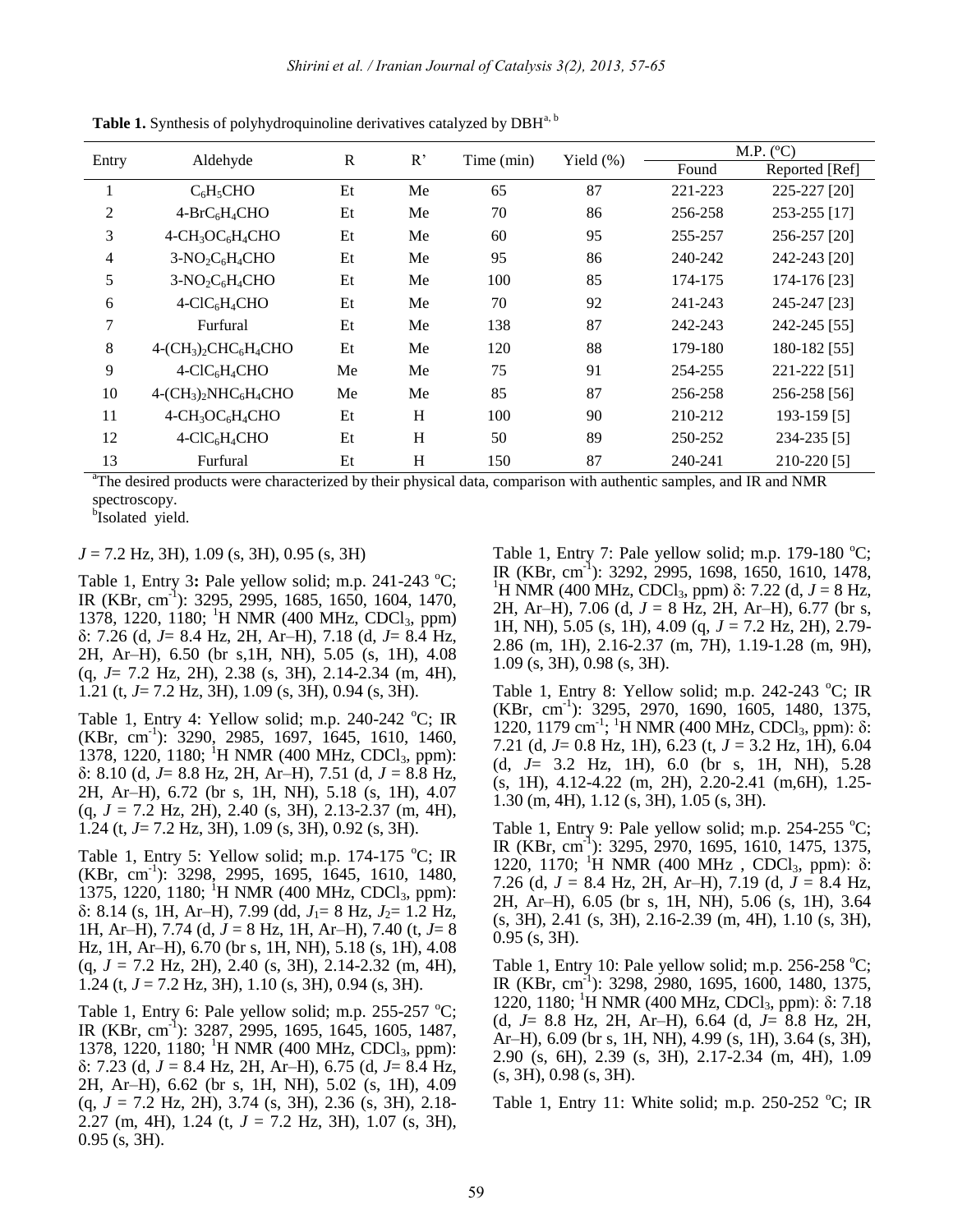

**Scheme 1.** Synthesis of polyhydroquinoline derivatives.

(KBr, cm<sup>-1</sup>): 3298, 2995, 1698, 1645, 1604, 1478, 1378, 1220, 1180; <sup>1</sup>H NMR (400 MHz, CDCl<sub>3</sub>, ppm): δ: 7.26 (d, *J*= 8.4 Hz, 2H, Ar–H), 7.19 (d, *J* = 8.4 Hz, 2H, Ar–H), 6.01 (br s, 1H, NH), 5.09 (s, 1H), 4.08 (q, J= 7.2 Hz, 2H), 2.41 (s, 3H), 2.33-2.48 (m, 7H), 1.94-2.05 (m, 2H), 1.23 (t, *J* = 7.2 Hz, 3H).

Table 1, Entry 12: Pale yellow solid; m.p. 210-212  $^{\circ}$ C; IR (KBr, cm-1 ): 3295, 2970, 1695, 1604, 1480, 1378, 1220, 1179; <sup>1</sup>H NMR (400 MHz, CDCl<sub>3</sub>, ppm): δ: 7.24 (d, *J* = 8.8 Hz, 2H, Ar–H), 6.74-6.78 (m, 3H), 5.06 (s, 1H), 4.08 (q, *J* = 7.2 Hz, 2H), 3.75 (s, 3H), 2.29-2.42 (m, 7H) , 1.91-2.02 (m, 2H), 1.24 (t, *J* = 7.2 Hz, 3H).

Table 1, Entry 13: Yellow solid; m.p. 240-241 oC; IR (KBr, cm-1 ): 3295, 2995, 1695, 1643, 1603, 1477, 1375, 1218, 1180; <sup>1</sup>H NMR (400 MHz, CDCl<sub>3</sub>, ppm): δ: 7.23 (d, *J* = 0.8 Hz,1H), 6.23 (t, *J* = 2.8 Hz, 1H), 6.14 (br s, 1H, NH),  $6.01(d, J = 2.8 \text{ Hz}, 1H)$ , 5.31 (s, 1H), 4.11-4.21 (m, 2H), 2.36-2.51 (m, 7H), 2.02- 2.06 (m, 2H), 1.27 (t, *J* = 8.8 Hz, 3H).

Table 3, entry 8: White solid; m.p. 150-152  $^{\circ}$ C; IR (KBr, cm-1 ): 3050, 2950, 2870, 1620, 1590, 1504, 1460, 1363, 1220, 1140, 1115, 1020, 817, 740 <sup>1</sup>H NMR (400 MHz, CDCl<sub>3</sub>, ppm): δ: 8.05 (d,  $J = 8$ ) Hz, 1H, Ar-H), 7. 78 (t, *J* = 10 Hz, 2H, Ar-H), 7.03- 7.46 (m, 7H, ar-H), 5.70 (s, 1H), 2.76-2.79 (m, 1H), 2.53 (d, *J* = 45 Hz, 2H), 2.22-2.35 (m, 2H), 1.16 (s, 3H), 1.14 (s, 6H), 1.01 (s, 3H).

Table 3, entry 9: White solid; m.p. 198-199  $^{\circ}$ C; IR (KBr, cm-1 ): 3070, 2956, 2931, 2300, 1650, 1618, 1595, 1500, 1460, 1360, 1220, 1190, 1140, 1020, 840, 805, 742; <sup>1</sup>H NMR (400 MHz, CDCl<sub>3</sub>, ppm): δ: 7.82-7.86 (m, 3H, ArH), 7.41-7.49 (m, 6H, ArH), 7.37 (d, *J* = 8.8 Hz, 1H, ArH), 5.78 (s, 1H), 2.61 (s, 2H), 2.25 and 2.37 (AB system,  $J = 16$  Hz, 2H), 1.15 (s, 3H), 0.97 (s, 3H).

Table 3, entry 10: White solid; m.p. 215-217  $\rm{°C}$  IR (KBr, cm-1 ): 3070, 2956, 2931, 1640, 1594, 1505, 1460, 1370, 1220, 1187, 1140, 1020, 810, 740 <sup>1</sup>H NMR (400 MHz, CDCl<sub>3</sub>, ppm): δ: 8.08 (d, *J*= 8 Hz,

1H, ArH), 7.67-7.86 (m, 6H, ArH), 7.50 (d, *J* = 8.4 Hz, 1H, ArH), 7.28-7.44 (m, 5H, ArH), 5.92 (s, 1H), 2.57 (d, *J* = 35.6 Hz, 2H), 2.32 and 2.36 (AB system, *J* = 16.4 Hz, 2H), 1.14 (s, 3H), 0.96 (s, 3H).

Table 3, entry 16: White solid; m.p. 220-222  $^{\circ}$ C; IR (KBr, cm-1 ): 2950, 1640, 1585, 1480, 1367, 1265, 1220, 1180, 1020, 940, 810, 750; <sup>1</sup>H NMR (400 MHz, CDCl3, ppm): δ: 6.66-8.02 (m, 10H, ArH), 5.78 (s, 1H), 3.75 (s, 3H), 2.05-2.74 (m, 6 H).

Table 3, entry 17: White solid; m.p. 216-217 oC; IR (KBr, cm-1 ): 2950, 1640, 1617, 1590, 1510, 1370, 1220, 1180, 1140, 995, 820, 740; <sup>1</sup>H NMR (400 MHz, CDCl3, ppm): δ: 8.04 (d, *J*= 8 Hz, 1H, ArH), 7.8 (t, *J* = 8.4 Hz, 2H, ArH), 7.36-7.48 (m, 3H, ArH), 7.28 (d, *J* = 8.4 Hz, 2H, ArH), 7.06 (d, *J* = 8 Hz, 2H, ArH), 5.76 (s, 1H), 2.05-2.84 (m, 7H), 1.17-1.19 (d,  $J = 5.2$ Hz, 6H)

#### **3. Results and Discussion**

In recent years, use of bromo reagents in organic transformations, became an important part of our research program [52, 53]. Along this line, we have reported the applicability of 1,3-dibromo-5,5 dimethylhydantoin, as a cheap, stable and commercially available reagent, in the promotion of trimethylsilylation and tetrahydropyranylation of alcohols [54]. In continuation of this study we have found that this reagent is efficiently able to catalyze the synthesis of polyhydroquinoline derivatives via a one-pot four component condensation of aldehydes, alkyl acetoacetates, cyclic 1,3-dicarbonyl compounds and ammonium acetate (Scheme 1).

In order to find the best reaction conditions, we started our study on the synthesis of DPHs using DBH as the catalyst by a model reaction. Benzaldehyde reacted with ethylacetoacetate, 5,5-dimethyl-1,3 cyclohexanedione and ammonium acetate in the presence of various amounts of the catalyst. Different ratios of the substrates were also examined. The optimum amounts were found to be 1:1:1:1.1:0.1 for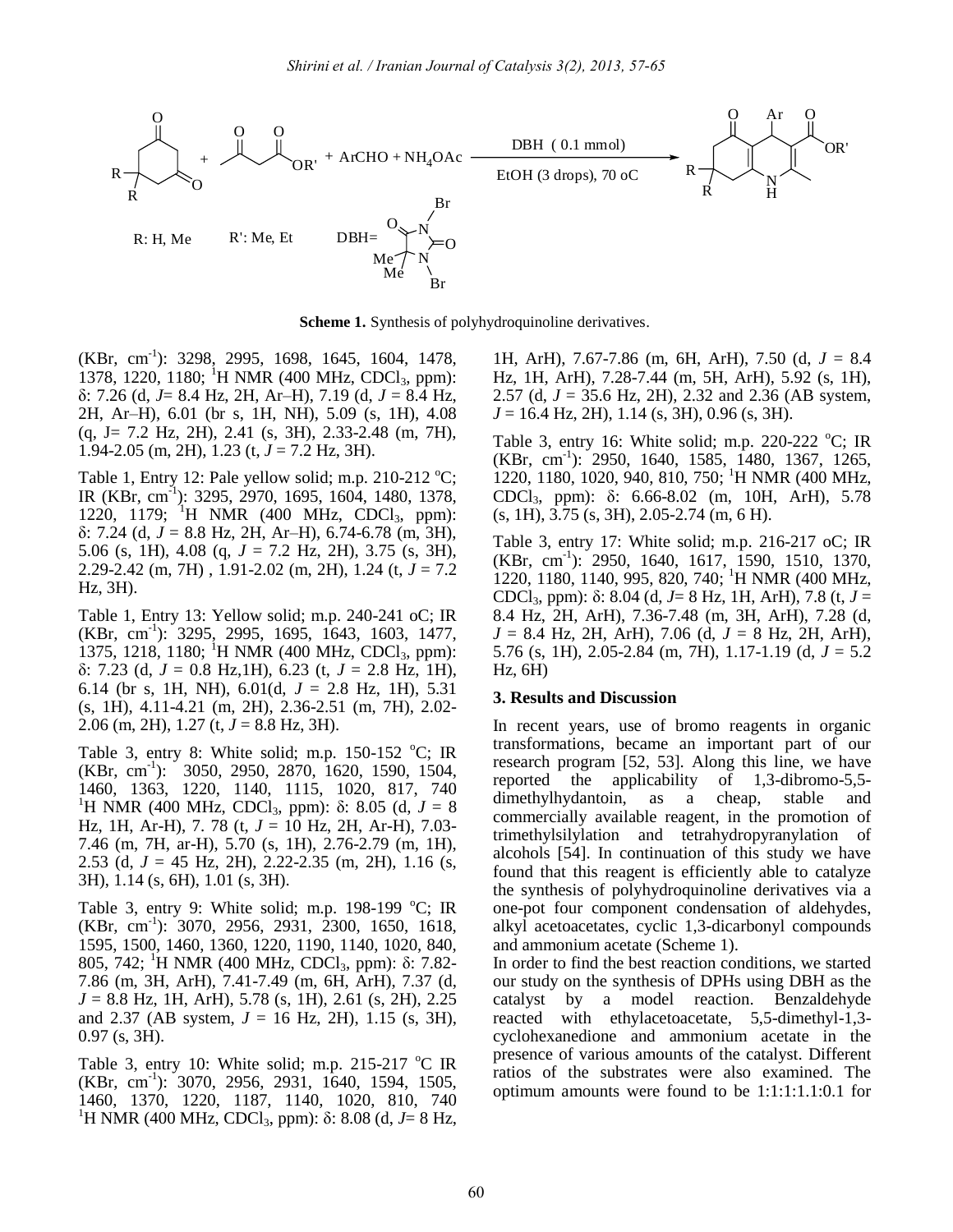

**Scheme 2.** Mechanism of the Hantzsch reaction.

benzaldehyde, ethylacetoacetate,5,5-dimethyl-1,3 cyclohexanedione, ammonium acetate and the catalyst respectively. Next, the model reaction was performed in different solvents such as dichloromethane, acetonitrile and ethanol, and also in the absence of solvent. Our investigations clarified that the best result was obtained when the reaction was performed using 3 drops of EtOH at  $70^{\circ}$ C.

In order to show the catalytic effect of DBH, the reaction of benzaldehyde, ethylacetoacetate, 5,5 dimethyl-1,3-cyclohexanedione and ammonium acetate was also carried out in the absence of the catalysts in 3 drops of EtOH, which result in only 56 % of the corresponding 4-substituted-1,4 dihydropyridine after 4 h. This result indicates that DBH is a highly efficient catalysts in the synthesis of 1,4-dihydropyridines.

After optimization of the reaction conditions and in order to show the general applicability of the method, different types of aldehydes were subjected to the same reaction under the determined conditions. As indicated in Table 1, in all cases the corresponding 1,4-dihydropyridines were obtained in good to excellent yields in appropriate times. To investigate the versatility of the selected method, the reaction of 1,3-cyclohexanedione was also carried out in the presence of DBH with various aldehydes under the selected conditions. It can be easily seen that in all cases, regardless of the substituent, the reaction gave

**Table 2.** Compared performance of various catalysts in the synthesis of 2,7,7-trimethyl-5-oxo-4-phenyl-1,4,5,6,7,8 hexahydroquinoline-3-carboxylic acid ethyl ester (Table 1, entry 1).

| Entry | Catalyst      | Conditions                     | Time (min)     | Yield $(\% )$ | Reference |
|-------|---------------|--------------------------------|----------------|---------------|-----------|
|       | <b>DBH</b>    | 3 drops of EtOH/70 $\degree$ C | 65             | 87            | This work |
| 2     | $Hf(NPf_2)_4$ | $C_{10}F_{18}/60$ °C           | 3 h            | 95            | 17        |
| 3     | $Yb(OTf)_{3}$ | EtOH/r.t.                      | 5 h            | 90            | 18        |
| 4     | $Sc(OTf)_{3}$ | EtOH/r.t.                      | 4 h            | 93            | 19        |
|       | HY-Zeolite    | $CH_3CN/r.t.$                  | 2 <sub>h</sub> | 93            | 24        |
| 6     | ۰             | EtOH/r.t.                      | 6.5h           | 89            | 55        |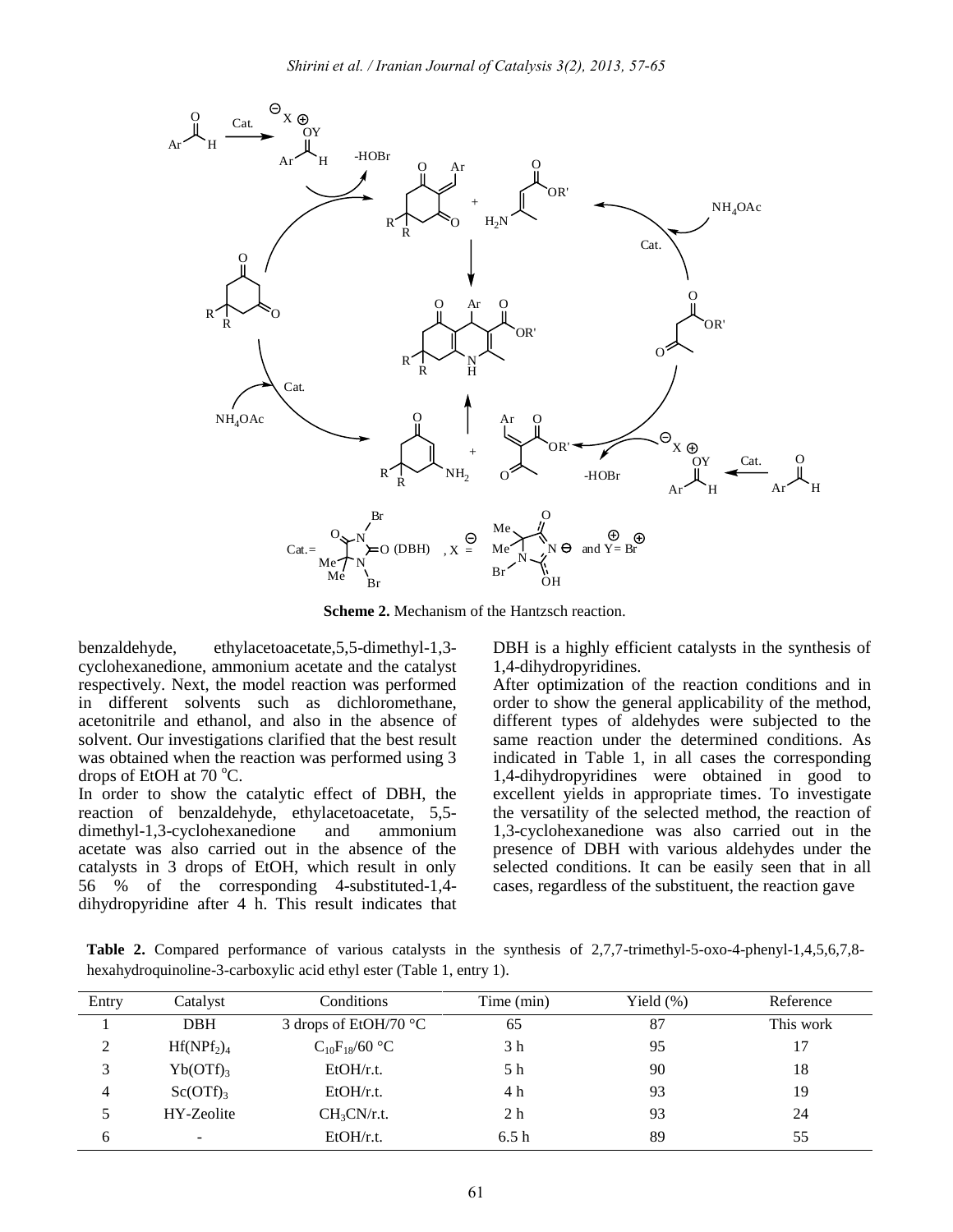

**Scheme 3.** Synthesis of 12-aryl-8,9,10,12-tetrahydrobenzo [a] xanthene-11-ones.

the products in good to high yields during relatively short reaction times. We have also found that the same results were obtained when methylacetoacetate is used in place of ethylacetoacetate. A plausible mechanism of the reaction is shown in Scheme 2. On the basis of this mechanism, the main role of the catalysts is the activation of aldehyde for nucleophilic attack via the coordination of Br<sup>+</sup> with oxygen [54].

Table 2, compares the efficiency of DBH with other catalysts in Hantzsch reaction. It is clear from Table 2 that the present method is simpler, more efficient, and less time consuming for the synthsis of polyhydroquinoline derivatives.

After the above mentioned studies, we were interested to extend the applicability of DBH in the promotion of the other types of the multi-component reactions, by studying the probable one-pot synthesis of 12-aryl8,9,10,12-tetrahydrobenzo [a] xanthene-11-ones in the presence of this reagent (Scheme 3).

In order to optimize the reaction conditions, we have used DBH as a catalyst for the condensation of benzaldehyde, 2-naphthol and dimedone in the absence of solvent. A highly sticky reaction mixture was obtained with the formation of the desired product in low yield after several hours. Therefore, we studied the catalytic effect of DBH in the presence of ethanol,  $SiO<sub>2</sub>$  or Kaolin for the similar reaction. The best result was obtained by carrying out the reaction of benzaldeyhde (1 mmol), 2-naphthol (1 mmol) and dimedone (1.2 mmol) in the presence of 0.1 mmol of DBH and 0.1 g of Kaolin at 100 °C for 90 min in the absence of solvent (Table 3, entry 1) After optimization of the reaction conditions and in order to

Table 3. Synthesis of 12-aryl-8,9,10,12-tetrahydrobenzo[a]xanthene-11-one derivatives <sup>a, b</sup>.

| Aldehydes                                  | $\mathbf R$               | Time(min) | Yield (%) |
|--------------------------------------------|---------------------------|-----------|-----------|
| PhCHO                                      | Me                        | 90        | 90        |
| $4-BrC_6H_4CHO$                            | Me                        | 75        | 95        |
| $4-CIC6H4CHO$                              | Me                        | 100       | 90        |
| $4$ -FC $6H4CHO$                           | Me                        | 80        | 95        |
| $4-NO_2C_6H_4CHO$                          | Me                        | 60        | 91        |
| $3-NO2C6H4CHO$                             | Me                        | 60        | 95        |
| $4-MeC6H4CHO$                              | Me                        | 115       | 80        |
| $4-iso-Pr-C6H4CHO$                         | Me                        | 136       | 85        |
| $4$ -CNC <sub>6</sub> H <sub>4</sub> CHO   | Me                        | 80        | 98        |
| 2-Naphthaldehyde                           | Me                        | 95        | 95        |
| PhCHO                                      | H                         | 130       | 95        |
| $4-BrC_6H_4CHO$                            | $\boldsymbol{\mathrm{H}}$ | 120       | 92        |
| $4-CIC6H4CHO$                              | H                         | 160       | 98        |
| $2$ -ClC <sub>6</sub> H <sub>4</sub> CHO   | H                         | 120       | 93        |
| $4-MeC6H4CHO$                              | H                         | 170       | 95        |
| 3-MeOC <sub>6</sub> H <sub>4</sub> CHO     | H                         | 150       | 95        |
| 4-iso-Pr-C <sub>6</sub> H <sub>4</sub> CHO | H                         | 180       | 85        |
|                                            |                           |           |           |

<sup>a</sup>The desired products were characterized by their physical data, comparison with authentic samples, and IR and NMR spectroscopy. b Isolated yield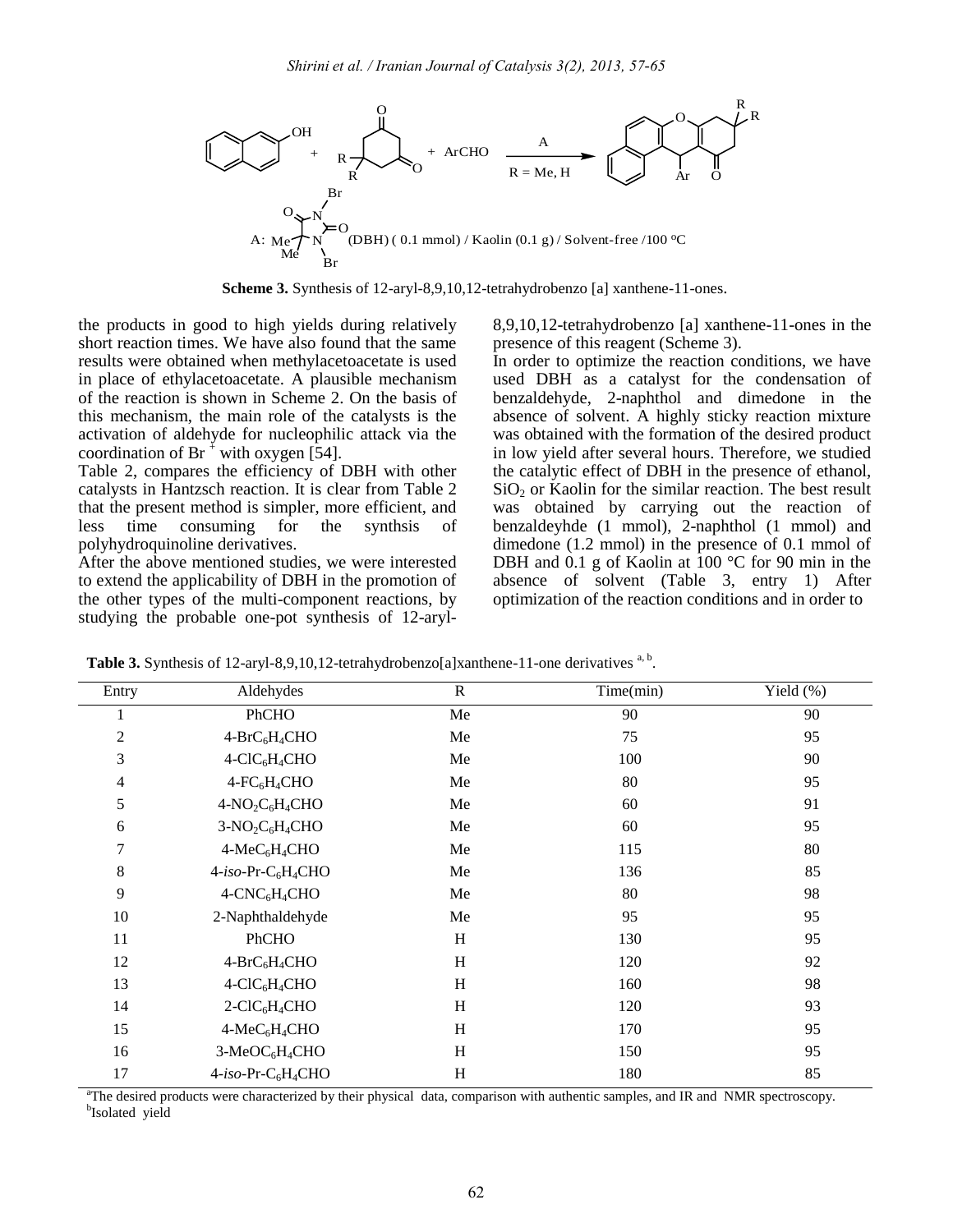

**Scheme 4.** Mechanism of the reaction.

show the general applicability of the method, different types of aldehydes were subjected to the same reaction under the determined conditions under the determined conditions. As shown in Table 3, the corresponding 12-aryl-8,9,10,12-tetrahydrobenzo [a] xanthene-11 ones derivatives were obtained during relatively short reaction times in good to excellent yields. It is notable that the electron property of the group on aromatic ring of aldehydes has a delicate effect on the reaction time. As shown in Table 3, aromatic aldehydes containing electron-withdrawing groups showed higher reactivity than those containing electron-donating groups. Because of the formation of unidentified products the method is not suitable for the synthesis of ATXOs from aliphatic aldehydes.

A plausible mechanism of the reaction is shown in Scheme 4, based on the reported pathway in literature [49, 54], our observations and obtained results.

In order to show the merit of this method, Table 4 compares the results obtained from the synthesis of ATXOs derivative of 4-chlorobenzaldehyde and 3nitrobenzaldehyde by our method with some of those reported in literature

#### **4. Conclusion**

In conclusion, in this study, we have developed a simple and efficient method for the synthesis of 4 substituted-1,4-dihydropyridines and 12-aryl-8,9,10,12-tetrahydrobenzo [a] xanthene-11-ones in the presence of 1,3-dibromo-5,5-dimethylhydantoin. The present method has some valuable advantages such as short reaction times, mild reaction conditions, simple work-up and high yields of products, no side reactions, in combination with stability, availability, cheapness and efficiency of the catalysts which make this method a valid contribution to the existing processes in the field of 1,4-dihydropyridines and 12-aryl-8,9,10,12 tetrahydrobenzo [a] xanthene-11-ones synthesis.

#### **Acknowledgment**

Financial support for this work by the research affair, University of Guilan, Rasht, Iran, is gratefully acknowledged.

**Table 4.** Comparison of the results obtained from the synthesis of ATXOs derivative of 4-chlorobenzaldehyde and 3-nitrobenzaldehyde in the presence of various catalysts.

| Entry | Catalyst                             | Time(min) / Yield $a$ | Time(min) / Yield $\overline{b}$ | Reference    |
|-------|--------------------------------------|-----------------------|----------------------------------|--------------|
|       | $Sr(OTf)_{2}$                        | 300/88                | 300/86                           | 43           |
| ◠     | Proline Triflate 10 mol%             | 300/76                | 330/72                           | 59           |
|       | NaHSO <sub>4</sub> ·SiO <sub>2</sub> | 300/91                | $- -$                            | 44           |
| 4     | <b>BNBTS</b>                         | 93/97                 | 95/87                            | 49           |
|       | DBH                                  | 100/90                | 60/95                            | This article |

<sup>a</sup>Times and yields refer to ATXOs synthesis from 4-chlorobenzaldehyde.

<sup>b</sup>Times and yields refer to ATXOs synthesis from 3-nitrobenzaldehyde.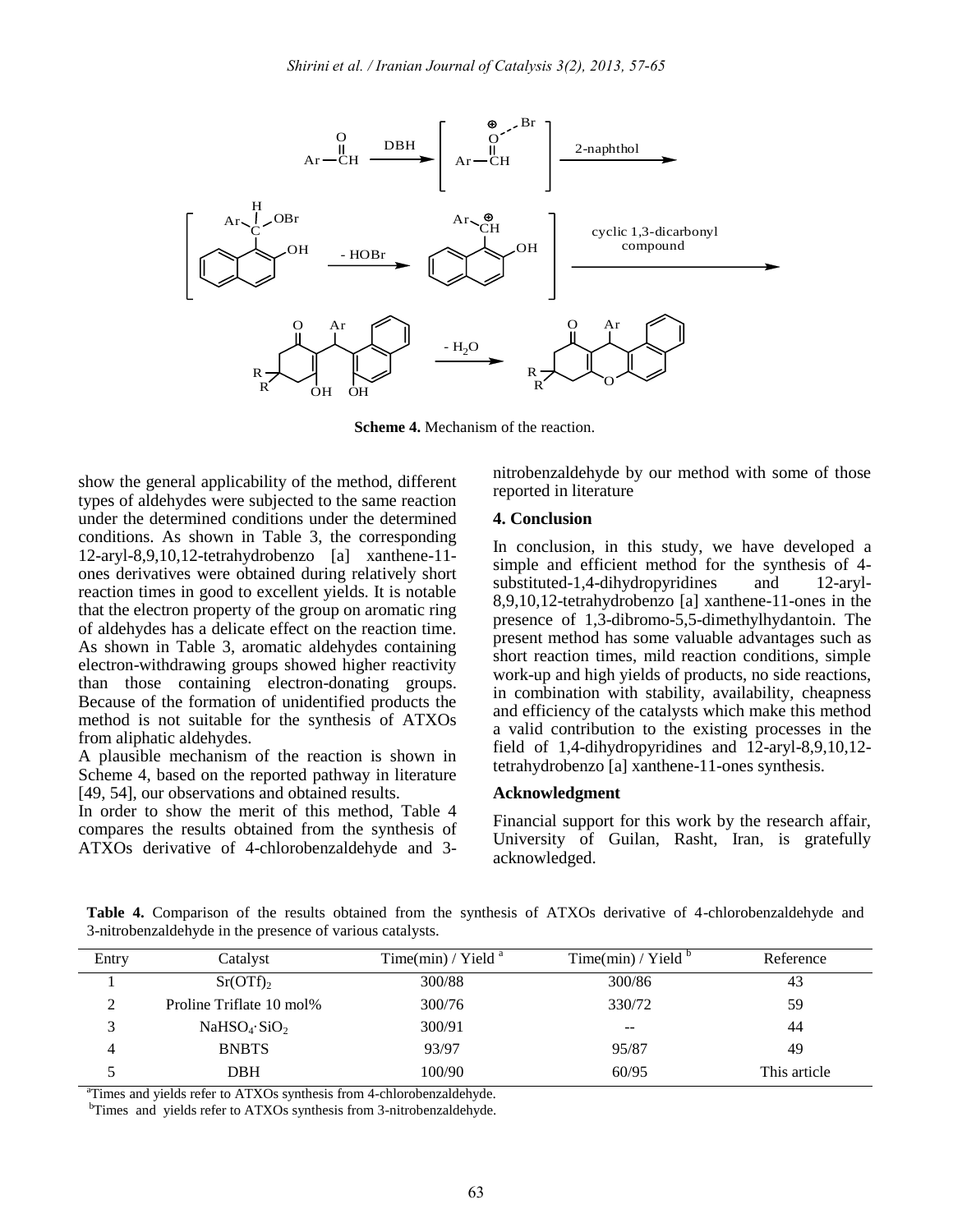#### **References**

- [1] S.L. Schreiber, Science 287 (2000) 1964-1969.
- [2] A. Domling, Curr. Opin. Chem. Biolo. 69 (2002) 306- 313.
- [3] P.A. Wender, S.T. Handy, D.L. Wright, Chem. Ind. (1997) 765-769.
- [4] B.M. Trost, Angew. Chem. Int. 34 (1995) 259-281.
- [5] L. Weber, K. Illgen, M. Almstetter, Synlett 3 (1999) 366-374.
- [6] H. Bienayme, C. Hulme, G. Oddon, P. Schmitt, Chem. A. Eur. J. 6 (2000) 3321-3329.
- [7] N.K. Terrett, Oxford University Press: New York, 1998.
- [8] A. Domling, Chem. Rev. 106 (2006) 17-89.
- [9] T. Godfraid, R. Miller, M. Wibo, Pharmocol Rev. 38 (1986) 321-416.
- [10] H. Nakayama, Y. Kasoaka, Heterocycles 42 (1996) 901-909.
- [11] V. Klusa, Drugs Future 20 (1995) 135-138.
- [12] Y.L. Chen,K. C. Fang, J.Y. Sheu, S.L. Hsu, C.C. Tzeng, J. Med. Chem. 44 (2001) 2374-2377.
- [13] T. Itoh, K. Nagata, M. Miyazaki, H. Ishikawa, A. Kurihara, A. Ohsawa, Tetrahedron 60 (2004) 6649-6655.
- [14] A. Hantzsch, Ann. Chem. 215 (1882) 1-82.
- [15] S. Ko, C.F. Yao, Tetrahedron 62 (2006) 7293-7299.
- [16] H. Khabazzadeh, E. Tavakilinejad Kermani, D. Afzali, A. Amiri, A. Jalaladini, Arabian J. Chem. 5 (2012) 167- 172.
- [17] M. Hong, C. Cai, W.B. Yi, J. Fluorine Chem. 131 (2010) 111-113.
- [18] L.M. Wang, J. Sheng, L. Zhang, J.W. Han, Z.Y. Fan, H. Tiana, C.T. Qian, Tetrahedron 61 (2005) 1539-1543.
- [19] J.L. Donelson, R.A. Gibbs, S. K. De, J. Mol. Catal. A: Chem. 256 (2006) 309-311.
- [20] M.M. Heravi, K. Bakhtiari, N.M. Javadi, B.B. Bamoharram, M. Saeedi, H. A. Oskooie, J. Mol. Catal. A: Chem. 264 (2007) 50-52.
- [21] L. Nagarapu, M. Dharani Kumari, N.V. Kumari, S. Kantevari, Catal. Commun 8 (2007) 1871-1875.
- [22] S. Ko, M.N.V. Sastry, C. Lin, C.F. Yao, Tetrahedron Lett. 46 (2005) 5771-5774.
- [23] S.B. Sapkal, K.F. Shelke, B.B. Shingate, M.S. Shingare, Tetrahedron Lett. 50 (2009) 1754-1756.
- [24] B. Das, B. Ravikanth, R. Ramu, B. Vittal Rao, Chem. Pharm. Bull. 54 (2006) 1044-1045.
- [25] S. J. Ji, Z. O. Jiang, J. Lu, T. P. Loh, Synlett (2004) 831-835.
- [26] A. Kumar, R.A. Maurya, Tetrahedron 63 (2007) 1946- 1952.
- [27] A. Kumar, R.A. Maurya, Synlett (2008) 883-885.
- [28] C.G. Evans, J.E. Gestwicki, Org. Lett. 11 (2009) 2957- 2959.
- [29] M. Maheswara, V. Siddaiah, G.L.V. Damu, C.V. Rao, ARKIVOC vii (2006) 201-206.
- [30] E. Mosaddegh, A. Hassankhani, Arabian J. Chem. 5 (2012) 315-318.
- [31] J.M. Jamison, K. Krabill, A. Hatwalkar, Cell Biol. Int. Rep. 14(1990) 1075-1084.
- [32] A.M. El-Brashy, M.E. Metwally, F.A. El-Sepai, Farmaco. 59 (2004) 809-817.
- [33] J.P. Poupelin, G. Saint-Rut, O. Fussard-Blanpin, G. Narciss, G. Uchida Ernouf, R. Lakroix, Eur. J. Med. Chem. 13 (1978) 67-71.
- [34] G. Saint-Ruf, H. T. Hieu, J.P. Poupelin, Naturwissenschaften 62 (1975) 584-590.
- [35] R.M. Ion, A. Planner, K. Wiktorowicz, D. Frackowiak, Acta Biochim. Pol. 45 (1998) 833-845.
- [36] A. Banerjee, A.K. Mukherjee, Stain. Technol. 56 (1981) 83-85.
- [37] M. Ahmad, T.A. King, B.H. Cha, J. Lee, J. Phys. D: Appl. Phys. 35 (2002) 1473-1476.
- [38] C.G. Knight, T. Stephens, J. Biochem. 258 (1989) 683- 687.
- [39] Z.Y. Lu, Z.J. Lin, W.L. Wang, L. Du, T.J. Zhu, Y.C. Fang, Q.Q. Gu, W.M. Zhu, J. Nat. Prod. 71 (2008) 543- 546.
- [40] A.R. Carroll, J. Lamb, R. Moni, G.P. Guymer, P.I. Forster, R.J. Quinn, J. Nat. Prod. 71 (2008) 1564-1568.
- [41] F. Shaheen, M. Ahmad, S.N. Khan, S.S. Hussain, S. Anjum, B. Tashkhodjaev, K. Turgunov, M.N. Sultankhodzhaev, M.I. Choudhary, Atta-ur-Rahman, Eur. J. Org. Chem. (2006) 2371-2377.
- [42] B. Lesch, S. Bräse, Angew. Chem. Int. Ed. 43 (2004) 115-118.
- [43] J. Li, W. Tang, L. Lu, W. Su, Tetrahedron Lett. 49 (2008) 7117-7120.
- [44] B. Das, K. Laxminarayana, M. Krishnaiah, Y. Srinivas, Synlett (2007) 3107-3112.
- [45] H.J. Wang, X.Q. Ren, Y.Y. Zhang, Z.H. Zhang, J. Braz. Chem. Soc. 20 (2009) 1939-1943.
- [46] J.M. Khurana, D.Magoo, Tetrahedron Lett. 50 (2009) 4777-4780.
- [47] Z.H. Zhang, H.J. Wang, X.Q. Ren, Y.Y. Zhang, Monatsh. Chem. 140 (2009) 1481-1483.
- [48] G.C. Nandi, S. Samai, R. Kumar, M.S. Singh, Tetrahedron 65 (2009) 7129-7134.
- [49] R. Ghorbani-Vaghei, S. M. Malaekehpoor, Org. Prep. Proc. In. 42 (2010) 494-498.
- [50] N. Karimi, H. Abdi Oskooie, M.M. Heravi, L. Tahershamsi, Synth. Commun. 41 (2011) 307-312.
- [51] R. -Z. Wang, L. -F. Zhang, Z. -S. Cui, Synth. Commun. 39 (2009) 2101-2107.
- [52] (a) F. Shirini, G.H. Imanzadeh, S.A.R. Mousazadeh, I. Mohammadpoor-Baltork, M. Abedini, Chinese Chem. Lett. 21 (2010) 1187-1190. (b) F. Shirini, G.H. Imanzadeh, A.R. Mousazadeh, I. Mohammadpoor-Baltork, A.R. Aliakbar, M. Abedini, Phosphorous Sulfur Silicon 185 (2010) 641-646.
- [53] (a) F. Shirini, M. Safarpoor Langroodi, M. Abedini, Chinese Chem. Lett. 21 (2010) 1342-1345. (b) F. Shirini, G.H. Imanzadeh, A.R. Mousazadeh, A.R. Aliakbar, Phosphorous Sulfur Silicon 185 (2010) 1640-1644.